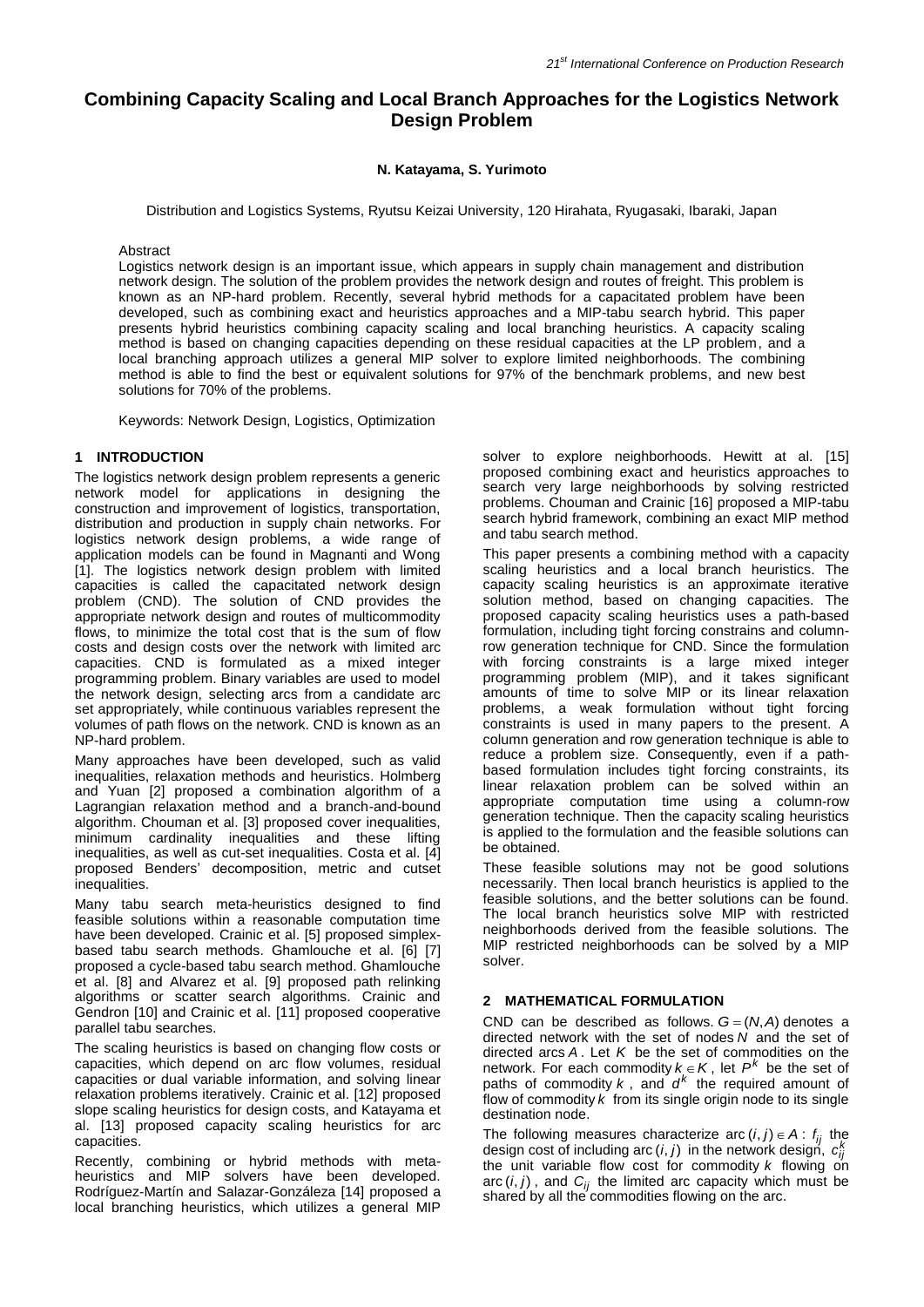The formulation of CND has two type variables. The first type is a binary design variable, which is defined as  $y_{ij} = 1$ , if arc  $(i, j)$  is included in the network design,  $y'_{ij} = 0$ otherwise. The second type is a continuous flow variable, which is defined by  $x_p^k$  representing the amount of the path flow of commodity *k* flowing on the path  $p \in P^k$ . Let  $\delta_{ij}^p$  be the constant,  $\delta_{ij}^p = 1$  if arc  $(i, j)$  is included in  $p^j$ <sub>*p*</sub> *p*<sup>*n*</sup> *p* ,  $\delta^p_{ij}$  = 0 otherwise.

The path flow based formulation CNDP for CND can be formulated as follows:

(CNDP)

$$
minimize \sum_{(i,j)\in A} \sum_{k\in K} c_{ij}^k \sum_{p\in P^k} \delta_{ij}^p x_p^k + \sum_{(i,j)\in A} f_{ij} y_{ij} \quad (1)
$$

subject to 
$$
\sum_{p \in P^k} x_p^k = d^k \quad \forall k \in K
$$
 (2)

$$
\sum_{k \in K} \sum_{p \in P^k} \delta_{ij}^p x_p^k \le C_{ij} y_{ij} \quad \forall (i, j) \in A
$$
 (3)

$$
\sum_{p \in P^k} \delta_{ij}^p x_p^k \le d^k y_{ij} \quad \forall (i, j) \in A, k \in K
$$
 (4)

$$
x_p^k \ge 0 \quad \forall p \in P^k, k \in K \tag{5}
$$

$$
y_{ij} \in \{0,1\} \quad \forall (i,j) \in A \tag{6}
$$

The objective function (1) is the total cost, the sum of variable flow costs of commodities plus the sum of design costs in a given network design, and should be minimized. Constraints (2) are the flow conservation equations, representing the fact that the sum of path flows of commodity *k* is equal to the required amount. Constraints (3) provide the capacity constraints, which prohibit flowing if the arc is excluded,  $y_{ij} = 0$ , and allowing for flow up to the arc capacity if the arc is included,  $y_{ij} = 1$ . Constraints (4) are the forcing constraints, which prohibit flowing of commodity *k* if the arc is excluded, and allow for flow up to the required amount if the arc is included. Constraints (5) ensure the non-negativity of continuous variables, and constraints (6) force binary variables to assume binary values.

Let  $x_{ij}^k$  be the arc flow variable for commodity  $k$  flowing on arc  $(i, j)$ . Let  $N_n^+$  be the set of outward nodes from node *n*, and  $N_n^-$  be the set of inward nodes. The arc flow based formulation CNDA of CND can be formulated as follows

# (CNDA)

$$
minimize \sum_{(i,j)\in A} \sum_{k\in K} c_{ij}^k x_{ij}^k + \sum_{(i,j)\in A} f_{ij} y_{ij}
$$
\n
$$
\tag{7}
$$

 $subject to$ 

subject to  
\n
$$
\sum_{i \in N_n^+} x_{in}^k - \sum_{j \in N_n^-} x_{nj}^k = \begin{cases}\n-d^k & \text{if } n = O^k \\
d^k & \text{if } n = D^k \,\forall n \in N, k \in K \\
0 & \text{otherwise}\n\end{cases}
$$
\n(8)

$$
\sum_{k \in K} x_{ij}^k \le C_{ij} y_{ij} \quad \forall (i, j) \in A
$$
\n(9)

$$
x_{ij}^k \le d^k y_{ij} \quad \forall (i, j) \in A, k \in K \tag{10}
$$

$$
x_{ij}^k \ge 0 \quad \forall p \in P^k, k \in K \tag{11}
$$

$$
y_{ij} \in \{0,1\} \quad \forall (i,j) \in A \tag{12}
$$

Constraints (8) are the flow conservation equations representing relations between the sum of arc flows into node *n* and the sum of arc flows out from node *n* for commodity *k* .

#### **3 CAPACITY SCALING HEURISTICS**

Capacity scaling heuristics is an approximate iterative solution method for capacitated network problems based on changing arc capacities, which depend on current flow



volumes, residual capacities or design variables [13]. When solving the linear relaxation problem of CNDP, most design variables have decimal fraction at a relaxation solution. As a consequence, a feasible solution derived from the relaxation solution may not be good approximation for CNDP.

Given the optimal arc flow  $\hat{\mathbf{X}}$ , let  $\hat{\mathbf{y}}$  be the minimum continuous values which satisfy constrains (9) and (10). When the capacity  $C$  is changed to  $Cy$  at CNDP, the optimal objective value of CNDP with capacity  $\hat{C} = C\hat{y}$  does not change. Then the linear relaxation problem with capacity  $\overrightarrow{C}$  is solved. As a result, a 0 or 1 solution for each design variable can be obtained. The multicommodity flow problem of all fixed design variables to these binary solutions is solved, and then the optimal flow variables of CNDP can be obtained. Figure 1 shows the relations among the capacities and the flow.

As a matter of course, finding the optimal flow of CNDP is extremely difficult. If a near optimal flow can be found,  $\hat{C}$ can be estimated and a good approximate solution might be derived from it. On the other hand, by changing capacity *C* a little bit at a time, a near optimal flow should be sought.

Capacity scaling heuristics begins by solving the linear relaxation problem of CNDP with  $C'$  instead of  $C$  at iteration *l* . Initially,  $C^1 = C$ . The linear relaxation problem LR( $C^l$ ) with capacity  $C^l$  at the iteration *l* can be formulated as follows:

$$
LR(C')
$$

$$
minimize \sum_{(i,j)\in A} \sum_{k\in K} c_{ij}^k \sum_{p\in P^k} \delta_{ij}^p x_p^k + \sum_{(i,j)\in A} f_{ij} y_{ij} \quad (13)
$$

subject to 
$$
\sum_{p \in P^k} x_p^k = d^k \quad \forall k \in K
$$
 (14)

$$
\sum_{k \in K} \sum_{p \in P^k} \delta_{ij}^p x_p^k \le C_{ij}^l y_{ij} \quad \forall (i, j) \in A
$$
\n(15)

$$
\sum_{p \in P^k} \delta_{ij}^p x_p^k \le d^k y_{ij} \quad \forall (i, j) \in A, k \in K
$$
 (16)

$$
x_p^k \ge 0 \quad \forall p \in P^k, k \in K \tag{17}
$$

$$
0 \le y_{ij} \le C_{ij} / C_{ij}^l \quad \forall (i, j) \in A \tag{18}
$$

The right hand side of constraints (15) is changed to  $C_{ij}^l y_{ij}$ , and the right hand side of constraints (18) is changed to  $C_{ij}^l$  / $C_{ij}^r$  to enable flow up to its original capacity  $C_{ij}$ .  $LR(\mathcal{C}')$  can be solved by a MIP solver.

Let  $\tilde{y}$  be the optimal design variable of LR( $C^{\prime}$ ). At the next iteration,  $C^{\prime}$  is substituted by  $\lambda C^{\prime} \tilde{y} + (1 - \lambda)C^{\prime}$ , where  $\lambda(0 \leq \lambda \leq 1)$  is a smoothing parameter preventing rapid jumping. If all design variables converge to zero or one in the solution of  $LR(C^{\prime})$  at some iteration, then the multicommodity network flow problem of all fixed design<br>variables **i** is solved and a feasible flow of CNDP is found variables  $\tilde{y}$  is solved and a feasible flow of CNDP is found.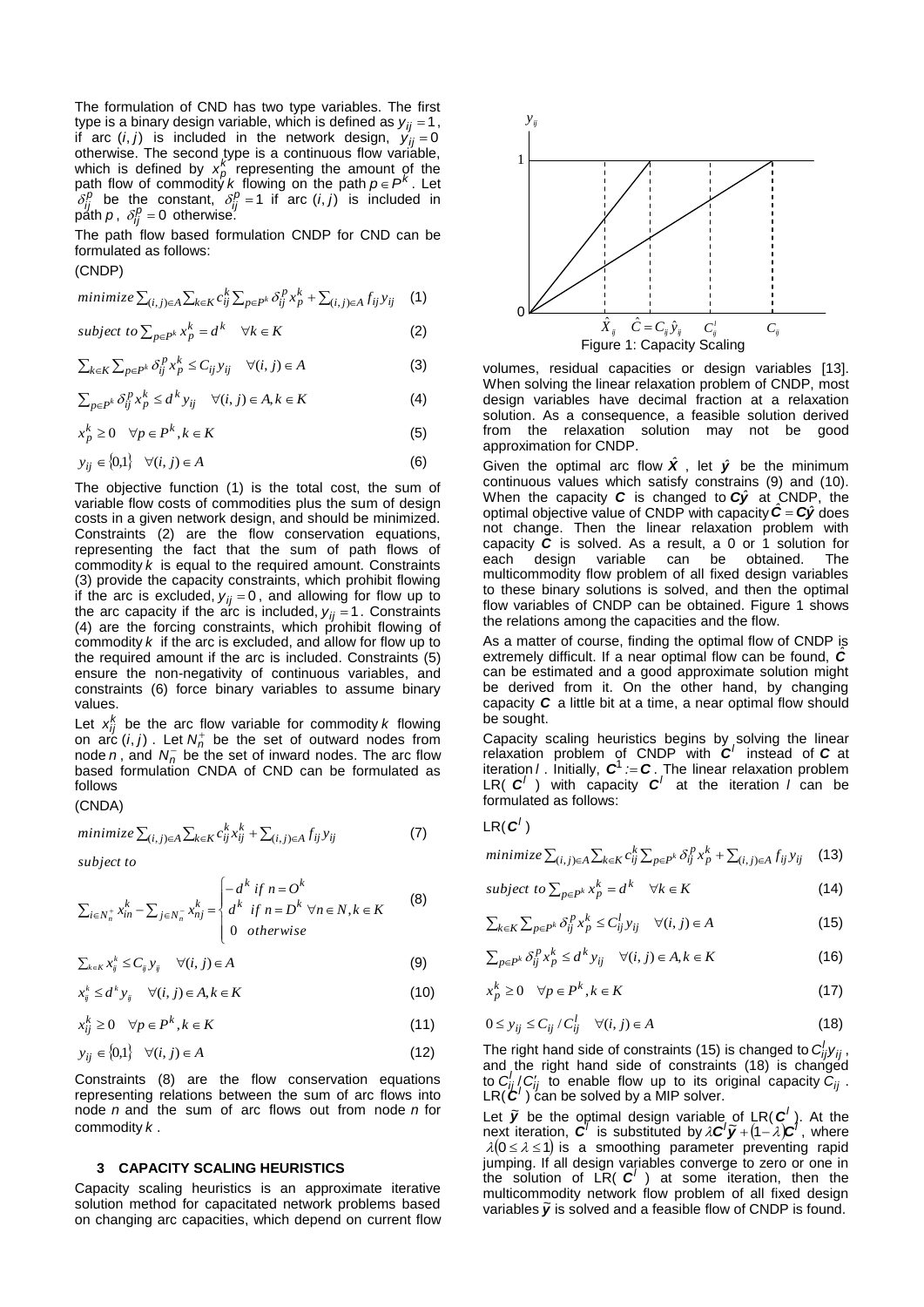An outline of the capacity scaling heuristics proceeds as follows:

Capacity Scaling Heuristics

- 1) Set  $\lambda \in (0,1)$ ,  $\varepsilon \in (0,0.5)$ , *MINN* and *B*.
	- $C_{ij}^1 = C_{ij}$ ,  $(i, j) \in A$ ,  $UB := \infty$ ,  $l := 1$ .
- 2) Solve LR( $c'$ ). Let  $\tilde{y}$  be the corresponding design solution.
- 3) For each  $(i, j) \in A$ ,

$$
\overline{y}_{ij} := \begin{cases}\n0 & \text{if } \widetilde{y}_{ij} < \varepsilon \\
1 & \text{if } \widetilde{y}_{ij} > 1 - \varepsilon \\
\text{free otherwise}\n\end{cases} \tag{19}
$$

When the number of free variables of  $\bar{y}$  is less than B,

a) Solve the restricted problem with design variable  $\bar{y}$  such that  $Z < UB$ , by a branch and bound algorithm, where *Z* is the optimal value of the restricted problem

b) If  $Z$  can be found, then  $UB' := Z$ .

4) If  $l > M/NN$  and  $UB \neq \infty$ , then stop the procedure. 5)  $l := l + 1$  and  $C_{ij}^l := \lambda C_{ij}^{l-1} y_{ij} + (1 - \lambda) C_{ij}^{l-1}$ ,  $(i, j) \in A$ . *B* is reduced. Go to step 2.

#### **4 COLUMN AND ROW GENERATION TECHNIQUE**

In capacity scaling heuristics, the linear programming problem LR( $c'$ ) must be solved iteratively. Since LR( $c'$ ) has an exponentially large number of path flow variables and has the forcing constraints of the number of  $O(|K||A|)$ , not every variable and constraint can be included in the model when solving large instances. In order to solve larger instances efficiently, a column generation technique for path flow variables is used. The row generation can also reduce the number of forcing constraints, which are only generated, as needed, via a column generation.

For each commodity *k*, let  $\overline{P}^k \subseteq P^k$  be the initial set of paths and  $\Delta_i^p$  the constant,  $\Delta_{ij}^p = 1$  if path flow variable  $x_b^k$ ,  $p \in \overline{P}^k$  exists in the formulation and  $(i, j)$  is included in path  $p$ ,  $\Delta_{ij}^p = 0$  otherwise. Consequently, the only forcing constraint in the formulation is  $\sum_{p \in P^k} \Delta_{ij}^p > 0$ .

The restricted problem RLR( $\left( \mathbf{C}^{l}, \overline{P} \right)$  with capacity  $\mathbf{C}^{l}$ , which is restricted path sets  $\overrightarrow{P}^k \subseteq P^k, k \in K$  and restricted forcing constraints for LR(  $C'$  ), is reformulated as follows:

$$
\mathsf{RLR}(\textbf{\textit{C}}^{\prime},\overline{\!\mathit{P}}\,)
$$

minimize  $\sum_{(i,j)\in A}\sum_{k\in K}c_{ij}^{k}\sum_{p\in \overline{P}^{k}}\delta_{ij}^{p}x_{p}^{k}+\sum_{(i,j)\in A}f_{ij}y_{ij}$ (20)

subject to 
$$
\sum_{p \in \overline{P}^k} x_p^k = d^k \quad \forall k \in K
$$
 (21)

$$
\sum_{k \in K} \sum_{p \in \overline{P}^k} \delta_{ij}^p x_p^k \le C_{ij}^l y_{ij} \quad \forall (i, j) \in A
$$
 (22)

$$
\sum_{p \in \overline{P}^k} \delta_{ij}^p x_p^k \le d^k y_{ij} \quad \forall (i, j) \in A, k \in K, if \Delta_{ij}^p > 0 \tag{23}
$$

$$
x_p^k \ge 0 \quad \forall p \in \overline{P}^k, k \in K \tag{24}
$$

$$
0 \le y_{ij} \le C_{ij} / C_{ij}^l \quad \forall (i, j) \in A \tag{25}
$$

Let **s** be the dual variable for constraint (21),  $u \ge 0$  for constraint (22),  $w(≥ 0)$  for constraint (24). When solving  $RLR(\mathbf{C}', \overline{P})$  optimally, a dual solution  $(\mathbf{s}, \mathbf{u}, \mathbf{w})$  is obtained. The reduced cost of path flow variable  $x_p^k$  is

$$
\sum_{(i,j)\in A} (c_{ij}^k + u_{ij} + w_{ij}^k) \delta_{ij}^p - s^k.
$$
 (26)

The pricing problem is used for generating new path flow variables. The pricing problem of RLR( $\mathbf{C}^7$ ,  $\overline{P}$ ) is disjoint for each commodity *k* , and then can be solved separately. The pricing problem for commodity *k* is written as follows:

$$
z^{k} = minimize \sum_{(i,j)\in A} (c_{ij}^{k} + u_{ij} + w_{ij}^{k}) \delta_{ij}^{p} x_{p}^{k}
$$
 (27)

subject to 
$$
\sum_{p \in P^k} x_p^k = d^k
$$
 (28)

$$
x_p^k \ge 0 \quad \forall p \in P^k, k \in K \tag{29}
$$

Given *u* and *w*, this is a shortest path problem with nonnegative arc length  $c_{ij}^k + u_{ij} + w_{ij}^k$ , and can be solved efficiently using Dijkstra's algorithm. Let  $\hat{p}$  be the optimal path of this problem. If  $z^{k} < s^{k}$ , then the path flow variable x<sup>k</sup>  $x_0^k$  corresponding to the optimal path  $\hat{\rho}$  has negative reduced cost. Then path  $\hat{p}$  is added to  $\overline{P}^k$ , the new variable  $x_{p}^{k}$  is generated as a new column, and  $\Delta_{ij}^{\beta} = 1$ ,  $(i, j) \in \hat{p}$ . When adding the new path  $\hat{p}$ , if  $\sum_{p \in P^k} \Delta_{ij}^p = 0$ ,  $(i, j) \in \hat{p}$  and the forcing constraints do not exist, then they are also generated and added to  $RLR(\mathbf{C}^l, \overline{P})$  as new rows.

To summarize, the algorithm with the column-row generation technique solving  $LR(C^{\prime})$  is as follows:

Column-Row Generation Technique

- 1) For each  $k \in K$ , set  $\overline{P}^k$  and  $\Delta_{ij}^p = 1$ ,  $(i, j) \in A$ ,  $p \in \overline{P}^k$ .
- 2) Solve RLR( $C^l$ ,  $\overline{P}$ ). Let  $(s, u, w)$  be a corresponding dual solution.
- 3) For each  $k \in K$ ,
	- a) Solve the shortest path problem with the arc length  $c_{ij}^k + u_{ij} + w_{ij}^k$ ,  $(i, j) \in A$ . Let  $z^k$  be the length of shortest path  $\hat{\rho}$ .
- b) If  $z^k < s^k$ , then path  $\hat{\rho}$  is added to  $\overline{P}^k$ , generate path variable *k*  $x_{\hat{p}}^k$  and  $\Delta_{ij}^p = 1$ ,  $(i, j) \in \hat{p}$ .
- c) For each  $(i, j) \in A$ , if  $\sum_{p \in P^k} \Delta_{ij}^p > 0$  becomes greater than 0 from 0 in step b, then corresponding forcing constraints are generated and added to RLR( $\vec{C}^{\prime}$ ,  $\vec{P}$ ).
- 4) If a new path is generated, then go to step 2, otherwise stop the procedure.

#### **5 LOCAL BRANCHING HEURISTICS**

The feasible solution found by the capacity scaling heuristics is not necessarily a good solution. Then local branch heuristics [13] is applied to the feasible solutions, and better solutions may be found.

Given the feasible design solution  $\bar{y}$  from the capacity scaling heuristics and a parameter  $m(>0)$ , the additional local branching constraint is as follows:

$$
\sum_{(i,j)\in A|\bar{y}_{ij}=1}(1-y_{ij})+\sum_{(i,j)\in A|\bar{y}_{ij}=0}y_{ij}\leq m
$$
\n(30)

$$
\sum_{(i,j)\in A|\bar{y}_{ij}=1} (1 - y_{ij}) + \sum_{(i,j)\in A|\bar{y}_{ij}=0} y_{ij} \ge 1
$$
\n(31)

The first branching constraint includes the domain of  $m$ –*OPT* neighborhood of  $\bar{y}$ . The second branching constraint excludes the current solution.

This method starts with a feasible design solution  $\bar{y}$  of CNDA. The reason for using CNDA instead of CNDP is that the solutions of CNDP with restricted path variables and forcing constraints derived from the column-row generation may not include the optimal solution. The branching constraint (30) associated with  $\bar{y}$  is added to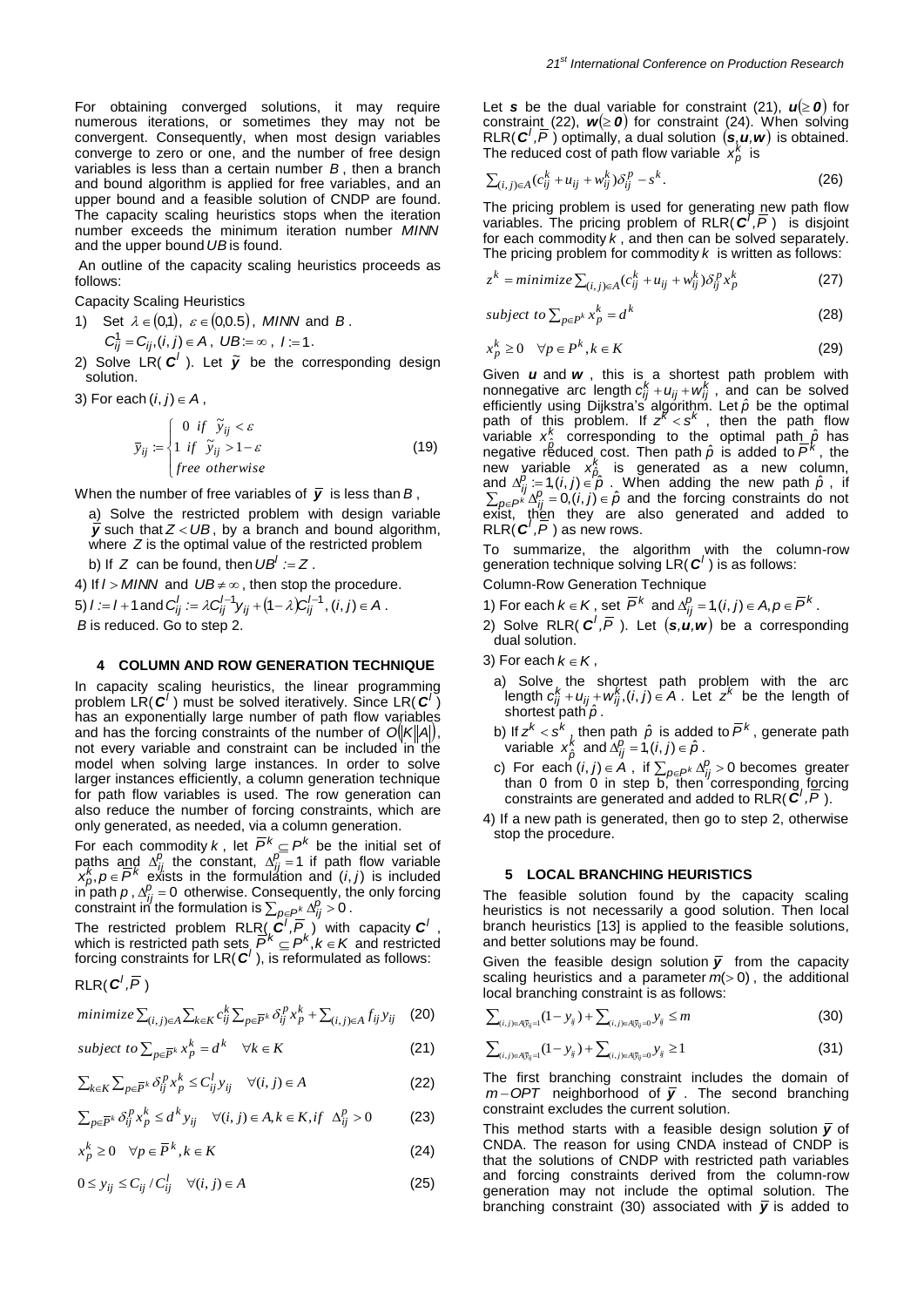| Table 1: Average Gaps for C Instances (%) |                 |          |            |        |            |        |                                         |        |           |        |             |
|-------------------------------------------|-----------------|----------|------------|--------|------------|--------|-----------------------------------------|--------|-----------|--------|-------------|
| <b>RL</b>                                 | <b>LBR</b>      | IP       | <b>MIP</b> | CAP    | 5-300      | 5-900  | 10-300                                  | 10-900 | 15-300    | 15-900 | <b>BEST</b> |
| 5.01                                      | 3.55            | 2.13     | 1.31       | 1.65   | 1.12       | 1.06   | 0.92                                    | 0.88   | 0.98      | 0.84   | 0.79        |
|                                           |                 |          |            |        |            |        | Table 2: Detail Results for C Instances |        |           |        |             |
|                                           | N/A/K/Type      | OPT/LB   |            | RL     | <b>LBR</b> | IP     | <b>MIP</b>                              | CAP    | CALB      |        | $GAP(\% )$  |
|                                           | 100/400/010/F/L |          | 23949 o    | 24022  | 24690      | 23949  | 24161                                   | 24459  | 23949 *   |        | 0.00        |
|                                           | 100/400/010/F/T |          | 62245 $L$  | 65278  | 67357      | 65885  | 67233                                   | 72169  | 64607 **  |        | 3.79        |
|                                           | 100/400/010/V/L |          | 28423 O    | 28485  | 28423      | 28423  | 28423                                   | 28423  | 28423 *   |        | 0.00        |
|                                           | 100/400/030/F/L |          | 49018 0    | 51325  | 49872      | 49694  | 49682                                   | 51956  | 49018 **  |        | 0.00        |
|                                           | 100/400/030/F/T | 130852 L |            | 141359 | 141633     | 141365 | 144349                                  | 144314 | 136446 ** |        | 4.28        |
|                                           | 100/400/030/V/T |          | 384802 o   | 384926 | 384809     | 384836 | 384940                                  | 384880 | 384802 ** |        | 0.00        |
|                                           | 20/230/040/V/L  |          | 423848 O   | 424385 | 423848     | 424385 | 423848                                  | 423848 | 423848 *  |        | 0.00        |
|                                           | 20/230/040/V/T  |          | 371475 o   | 371811 | 371475     | 371779 | 371475                                  | 371906 | 371475 *  |        | 0.00        |
|                                           | 20/230/040/F/T  | 643036 o |            | 645548 | 643036     | 643187 | 643538                                  | 643666 | 643036 *  |        | 0.00        |
|                                           | 20/230/200/V/L  |          | 94213 o    | 100404 | 95295      | 95097  | 94218                                   | 94213  | 94213 **  |        | 0.00        |
|                                           | 20/230/200/F/L  | 136975 L |            | 147988 | 143446     | 141253 | 138491                                  | 137851 | 137642 ** |        | 0.49        |
|                                           | 20/230/200/V/T  |          | 97914 o    | 104689 | 98039      | 99410  | 98612                                   | 97968  | 97914 **  |        | 0.00        |
|                                           | 20/230/200/F/T  | 134811 L |            | 147554 | 141128     | 140273 | 136309                                  | 136302 | 136031 ** |        | 0.90        |
|                                           | 20/300/040/V/L  | 429398 0 |            | 429398 | 429398     | 429398 | 429398                                  | 429398 | 429398 *  |        | 0.00        |
|                                           | 20/300/040/F/L  | 586077 o |            | 590427 | 586077     | 586077 | 588464                                  | 587800 | 586077 *  |        | 0.00        |
|                                           | 20/300/040/V/T  | 464509 o |            | 464509 | 464509     | 464509 | 464509                                  | 464569 | 464509 *  |        | 0.00        |
|                                           | 20/300/040/F/T  | 604198 o |            | 609990 | 604198     | 604198 | 604198                                  | 604198 | 604198 *  |        | 0.00        |
|                                           | 20/300/200/V/L  |          | 74375 L    | 78184  | 76375      | 75319  | 75045                                   | 74913  | 74830 **  |        | 0.61        |
|                                           | 20/300/200/F/L  | 113144 L |            | 123484 | 119143     | 117543 | 116259                                  | 115876 | 115751 ** |        | 2.30        |
|                                           | 20/300/200/V/T  |          | 74991 o    | 78867  | 76168      | 76198  | 74995                                   | 74991  | 74991 **  |        | 0.00        |
|                                           | 20/300/200/F/T  | 105846 L |            | 113584 | 109808     | 110344 | 109164                                  | 107467 | 107467 ** |        | 1.53        |
|                                           | 30/520/100/V/L  |          | 53958 0    | 54904  | 54026      | 54113  | 54008                                   | 54012  | 53958 **  |        | 0.00        |
|                                           | 30/520/100/F/L  |          | 92653 L    | 102054 | 96255      | 94388  | 93967                                   | 94743  | 94043     |        | 1.50        |
|                                           | 30/520/100/V/T  |          | 52046 o    | 53017  | 52129      | 52174  | 52156                                   | 52270  | 52046 **  |        | 0.00        |
|                                           | 30/520/100/F/T  |          | 95852 L    | 106130 | 101102     | 98883  | 97490                                   | 98867  | 97377 **  |        | 1.59        |
|                                           | 30/520/400/V/L  | 112422 L |            | 119416 | 114367     | 114042 | 112927                                  | 112846 | 112786 ** |        | 0.32        |
|                                           | 30/520/400/F/L  | 147183 L |            | 163112 | 157726     | 154218 | 149920                                  | 149446 | 149446 ** |        | 1.54        |
|                                           | 30/520/400/V/T  | 114556 L |            | 120170 | 115240     | 114922 | 114664                                  | 114641 | 114641 ** |        | 0.07        |
|                                           | 30/520/400/F/T  | 150215 L |            | 163675 | 168561     | 154606 | 152929                                  | 152745 | 152745 ** |        | 1.68        |
|                                           | 30/700/100/V/L  |          | 47603 0    | 48723  | 47603      | 47612  | 47603                                   | 47614  | 47603 *   |        | 0.00        |
|                                           | 30/700/100/F/L  |          | 59321 L    | 63091  | 60272      | 60700  | 60184                                   | 60192  | 59995 **  |        | 1.14        |
|                                           | 30/700/100/V/T  |          | 45822 L    | 47209  | 45905      | 46046  | 45880                                   | 46169  | 45875 **  |        | 0.12        |
|                                           | 30/700/100/F/T  |          | 54597 L    | 56576  | 55104      | 55609  | 54926                                   | 55339  | 54904 **  |        | 0.56        |
|                                           | 30/700/400/V/L  |          | 97001 L    | 105116 | 103787     | 98718  | 97982                                   | 97960  | 97960 **  |        | 0.99        |
|                                           | 30/700/400/F/L  | 131233 L |            | 145026 | 169760     | 152576 | 135109                                  | 135100 | 135100 ** |        | 2.95        |
|                                           | 30/700/400/V/T  |          | 94333 L    | 101212 | 96680      | 96168  | 95781                                   | 95306  | 95306 **  |        | 1.03        |
|                                           | 30/700/400/F/T  | 128027 L |            | 141013 | 144926     | 131629 | 130856                                  | 130146 | 130146 ** |        | 1.66        |

O :Optimal Value, L :Lower Bound, Italic type:Best Upper Bound, \*\* : New Best, \* : Equivalent Best

CNDA, and the added problem is solved by a MIP solver. If a better solution  $\bar{y}$  is found within a time limit T, then it becomes the new incumbent as  $\bar{y} = \bar{y}'$ . At this incumbent, the problem that the following constraint is replaced by (30) is solved iteratively.

$$
\sum_{(i,j)\in A|\bar{y}_{ij}=1}(1-y_{ij})+\sum_{(i,j)\in A|\bar{y}_{ij}=0}y_{ij}\geq m+1
$$
\n(32)

If the better solution cannot be found, the size of neighborhood *m* is reduced.

# **6 COMPUTATIONAL EXPERIMENTS**

To evaluate the performance of the combining capacity scaling and local branching heuristics, the optimal value or a lower bound using a branch and bound algorithm is also compared to the result of the path relinking [8], the local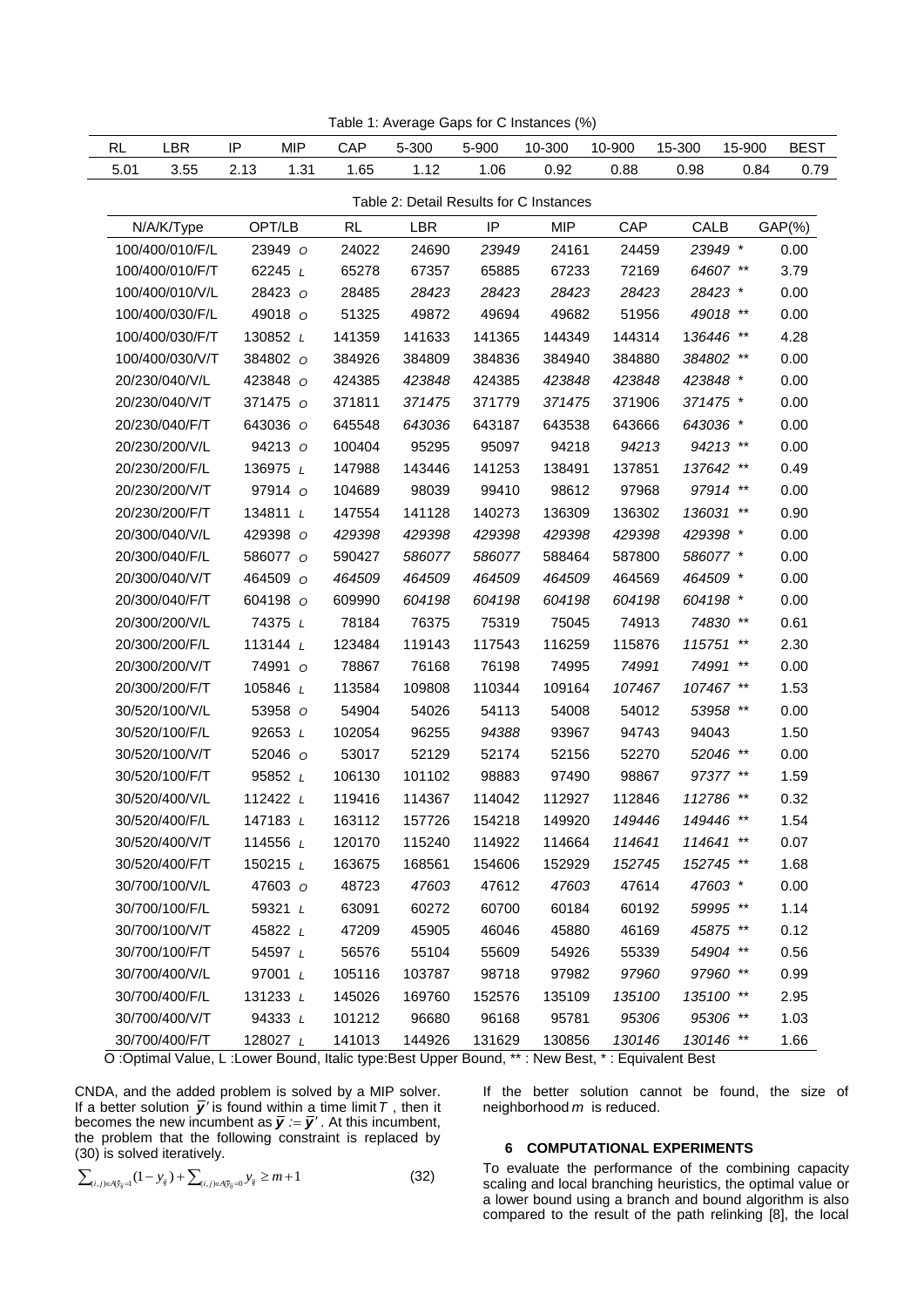|                                                   | <b>RL</b>                                                                                                                                                                                     | LBR            |       | IP             | <b>MIP</b>     | CAP            | 5-300    | 5-900     | 10-300 | 10-900     | 15-300  | 15-900 |         |
|---------------------------------------------------|-----------------------------------------------------------------------------------------------------------------------------------------------------------------------------------------------|----------------|-------|----------------|----------------|----------------|----------|-----------|--------|------------|---------|--------|---------|
|                                                   | 9432.3                                                                                                                                                                                        |                | 574.6 | 408.1          | 6958.6         | 76.3           | 503.5    | 1550.4    | 644.4  | 1495.0     | 514.7   | 1390.5 |         |
|                                                   | Table 6: Gap Distribution According to Problem Dimensions, R<br>Table 4: Average Gaps for C Instances (%)<br>Instances (%)<br><b>CYCL</b><br><b>CALB</b><br><b>SIMP</b><br><b>PARA</b><br>CAP |                |       |                |                |                |          |           |        |            |         |        |         |
|                                                   | 9.52                                                                                                                                                                                          | 6.03           | 3.64  |                | 0.65           | 0.19           | N/A/K    | <b>RL</b> | CALB   | N/A/K      |         | RL     | CALB    |
|                                                   |                                                                                                                                                                                               |                |       |                |                |                | 10/25/10 | 0.00      | 0.00   | 20/100/40  |         | 1.37   | 0.00    |
| Table 5: Gap Distribution According to Fixed Cost |                                                                                                                                                                                               |                |       |                |                |                | 10/25/25 | 0.23      | 0.00   | 20/100/100 |         | 2.05   | $-0.04$ |
|                                                   | and Capacity Level, R Instances (%)                                                                                                                                                           |                |       |                |                |                |          | 0.61      | 0.00   | 20/100/200 |         | 4.55   | $-0.12$ |
|                                                   | <b>RL</b><br>CALB                                                                                                                                                                             |                |       |                | 10/50/10       | 0.08           | 0.00     | 20/200/40 |        | 3.59       | $-0.06$ |        |         |
|                                                   | C <sub>1</sub>                                                                                                                                                                                | C <sub>2</sub> | C8    | C <sub>1</sub> | C <sub>2</sub> | C <sub>8</sub> | 10/50/25 | 0.36      | 0.00   | 20/200/100 |         | 4.93   | $-0.66$ |
| F01                                               | 0.76                                                                                                                                                                                          | 0.78           | 1.15  | 0.00           | $-0.01$        | $-0.12$        | 10/50/50 | 1.14      | 0.00   | 20/200/100 |         | 5.41   | $-0.75$ |
| F <sub>02</sub>                                   | 2.43                                                                                                                                                                                          | 2.64           | 3.23  | $-0.14$        | $-0.17$        | $-0.43$        | 10/75/10 | 0.04      | 0.00   | 20/300/40  |         | 2.08   | $-0.33$ |
| F <sub>10</sub>                                   | 3.09                                                                                                                                                                                          | 3.04           | 4.11  | $-0.58$        | $-0.61$        | $-0.62$        | 10/75/25 | 0.41      | 0.00   | 20/300/100 |         | 4.68   | $-0.79$ |
|                                                   |                                                                                                                                                                                               |                |       |                |                |                | 10/75/50 | 1.52      | 0.00   | 20/300/200 |         | 6.84   | $-2.24$ |

Table 3: Average CPU Times for C Instances (seconds)

Table 7: Average CPU Times for R instances (seconds)

| <b>SIMP</b> | <b>PARA</b> | CYCL   | CAP  | 5-300 | 5-900 | 10-300 | 10-900 | 15-300 | 15-900 |
|-------------|-------------|--------|------|-------|-------|--------|--------|--------|--------|
| 785.4       | 989.7       | 1575.2 | 45.7 | 539.5 | 288.8 | 532.6  | 211.0  | 493.6  | 1390.5 |

branching [14], IP search [15], MIP tabu search [16], simplex-based tabu search [5], cooperative parallel tabu search [10] and cycle-based tabu search [7]. The same two data sets by Crainic et al. [6] are used. The detailed description of these problem instances is given in [6].

The first set of instances, denoted C, consists of 37 instances characterized by the number of nodes, the number of arcs and the number of commodities. Original C instances consist of 43 problems. But because 6 problems are trivial, their problems are excluded. Two letters are used to characterize the design cost level, "F" for high and "V" for low relative to the flow cost, and the capacity level "T" for tight and "L" for loose compared to the total demand.

The second set of instances, denoted R, consists of 153 problem instances characterized by three design cost levels, "F01", "F05", "F10", and three capacity levels, "C1", "C2", "C8". If the F value is small, the design costs are low, and if the F value is large, the design costs are high compared to the flow costs. If the C value is small, the arc capacities are loose, and if large, the arc capacities are tight compared to the total demand.

The experiments were performed on PCs with Pentium i7 CPU 2.93GHz with 4 cores, 16GBytes RAM. The computer code is written in C++ compiled for Ubuntu 10.0. CPLEX 12.2, a MIP solver by ILOG, is used to solve linear programming problems and mixed integer programming problems. In order to assess the solution quality relative to the optimal values or lower bounds, all instances using the branch and bound algorithm of CPLEX are solved, and a limit of 10 hours of computation time was imposed for each instance. If the problem cannot be solved optimally within the limit computation time, the lower bound found in the branch and bound algorithm is used instead of the optimal value.

A smoothing parameter  $\lambda$  was calibrated, and ten values from 0.025 to 0.250 were tested. An execution parameter of a branch and bound algorithm, *B* =75 for each instance initially. A branching parameter *m* set to 5, 10 and 15, and the time limit  $T$  of a branch and bound algorithm set to 300 and 900 seconds.

Table 1 displays the average gaps of results for C instances. The average gaps are relative to the optimal value/lower bound by CPLEX for the upper bound by each heuristics. RL is the result by the path relinking, LBR by local branching, IP by IP search, and MIP by MIP Tabu search. CAP is the best result found among all parameters by the capacity scaling heuristics, and BEST by the combining method with the capacity scaling and local branching heuristics. Columns from 5-300 to 15-900 are the results of the combining method. The first letter indicates the branching parameter *m* , and the second letter indicates the time limit  $T$ . Tables 2 display the detailed results for C instances. Column N/A/K/Type indicates the number of nodes, arcs, commodities, and the design cost level and capacity level. Column OPT/LB corresponds to the optimal value/lower bound by CPLEX. "O" indicates that the optimal value is found, and "L" indicates that the MIP solver stopped due to the time limit condition and this value is a lower bound. Column CALB is the best result by the combining method with the capacity scaling and local branching heuristics. "\*" indicates that the combining method finds the same upper bound as the current best upper bound, and "\*\*" indicates that it finds the new best upper bound.

In Table 1, when compared to MIP tabu search, which is the best result among four other heuristics, the combining method improves average gaps by 0.52%. In Tables 2, the best solutions for 36 out of 37 problems and the new best solutions for 26 problems in C instances can be obtained by the combining method. The best solution for only one problem cannot be found.

Table 3 displays the computation times in CPU seconds for the capacity scaling heuristics, the combining method and four other heuristics. These computational times are reported in their papers. Due to the fact that different CPUs are used, these computation times cannot be compared directly. But compared to other heuristics, the computational times by the capacity scaling heuristics are very short, such as 76.3 seconds. The combining method can be solved within a reasonable computation time, from 503.5 to 1550.5 seconds.

Table 4 displays the average gaps of results for R instances. SIMP is the result by simplex-based tabu search, PARA by cooperative parallel tabu search, and CYCL by cycle-based tabu search. Path relinking